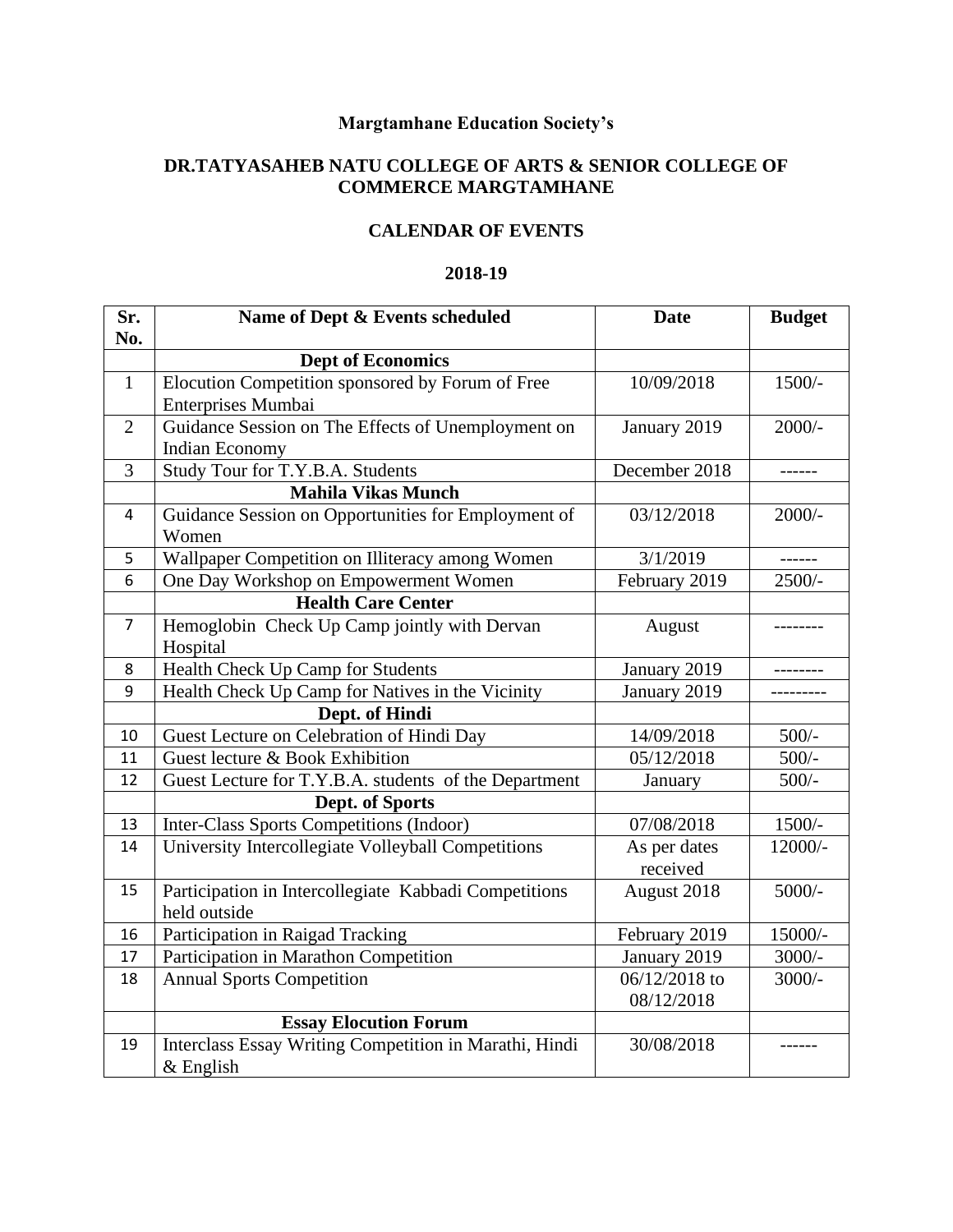| 20 | Interclass Elocution Competition in Marathi, Hindi &<br>English | 10/12/2018       |          |
|----|-----------------------------------------------------------------|------------------|----------|
| 21 | Participation in Essay Writing & Elocution                      | As per dates     | $2000/-$ |
|    | Competitions held outside                                       | received         |          |
|    | Awishkar                                                        |                  |          |
| 22 | <b>Interclass Research Competition</b>                          | August 2018      | -----    |
| 23 | Participation in Awishkar Research Competition held             | As per dates     | $6000/-$ |
|    | outside                                                         | received         |          |
|    | Dept. of History                                                |                  |          |
| 24 | One Day Workshop on Information and                             | Sept. 2018       | $3000/-$ |
|    | Communication.                                                  |                  |          |
| 25 | Poster Competition on the Occasion of Kranti Day                | 09/08/2018       | $500/-$  |
| 26 | Essay Writing Competition on Information and                    | Dec. 2018        | $500/-$  |
|    | Communication.                                                  |                  |          |
| 27 | <b>Study Tour</b>                                               | Jan. 2019        | -----    |
|    | <b>Alumni Association</b>                                       |                  |          |
| 28 | Get Together of Alumni & Guest Lecture on                       | Sept. 2018       | $2000/-$ |
|    | 'Association of Alumni & the Mother Institution'                |                  |          |
| 29 | <b>Intercollegiate Essay Writing Competition</b>                | Nov.             | $3000/-$ |
| 30 | <b>Parents Teachers Association</b>                             |                  |          |
| 31 | Parents Teachers Meeting (first)                                | Aug.2018         | 500/     |
| 32 | Parents Teachers Meeting (second)                               | Jan.2019         | $500/-$  |
|    | Dept. of Marathi                                                |                  |          |
| 33 | Inauguration of Marathi Literary Association or any             | 28/07/2018       | 1500/-   |
|    | other events pertaining to literature                           |                  |          |
| 34 | Guest Lecture for the T.Y. students of the Department           |                  | $1500/-$ |
| 35 | Various Literary Events on the occasion of Marathi Day          | 27/02/2019       | $2500/-$ |
|    | <b>Career Counseling Cell</b>                                   |                  |          |
| 36 | Guidance Lectures on behalf of Career Counseling Cell           | .                | $2000/-$ |
| 37 | Commencement of New Courses in consultation with                |                  |          |
|    | the Principal and the Management                                |                  |          |
|    | Dept. of DLLE                                                   |                  |          |
| 38 | Celebration of Social Justice Day                               | 26/06/2018       | $500/-$  |
| 39 | Awareness Programme on "Mazi Kanya Bhagyashri"                  | 11/9/2018        | $1500/-$ |
| 40 | <b>Celebration of Constitution Day</b>                          | 26/11/2018       | $1000/-$ |
|    | <b>Students Council</b>                                         |                  |          |
| 41 | Welcoming of FY BA & FYB.Com students                           | 05/7/2018        | $300/-$  |
| 42 | Farewell Function for T.Y.B.A. & T.Y.B.Com Students             | 05/03/2019       | $2000/-$ |
|    | <b>Dept. of Commerce</b>                                        |                  |          |
| 43 | Guidance Lecture on Consumer Protection Act 1986                | June 2018        | $500/-$  |
| 44 | Wall paper Exhibition (World Population Day)                    | <b>July 2018</b> | $500/-$  |
| 45 | One Day Workshop on SEBI - Stock Market                         | Aug 2018         | $500/-$  |
| 46 | <b>Study Tour for Commerce Students</b>                         | Dec.2018         | $1000/-$ |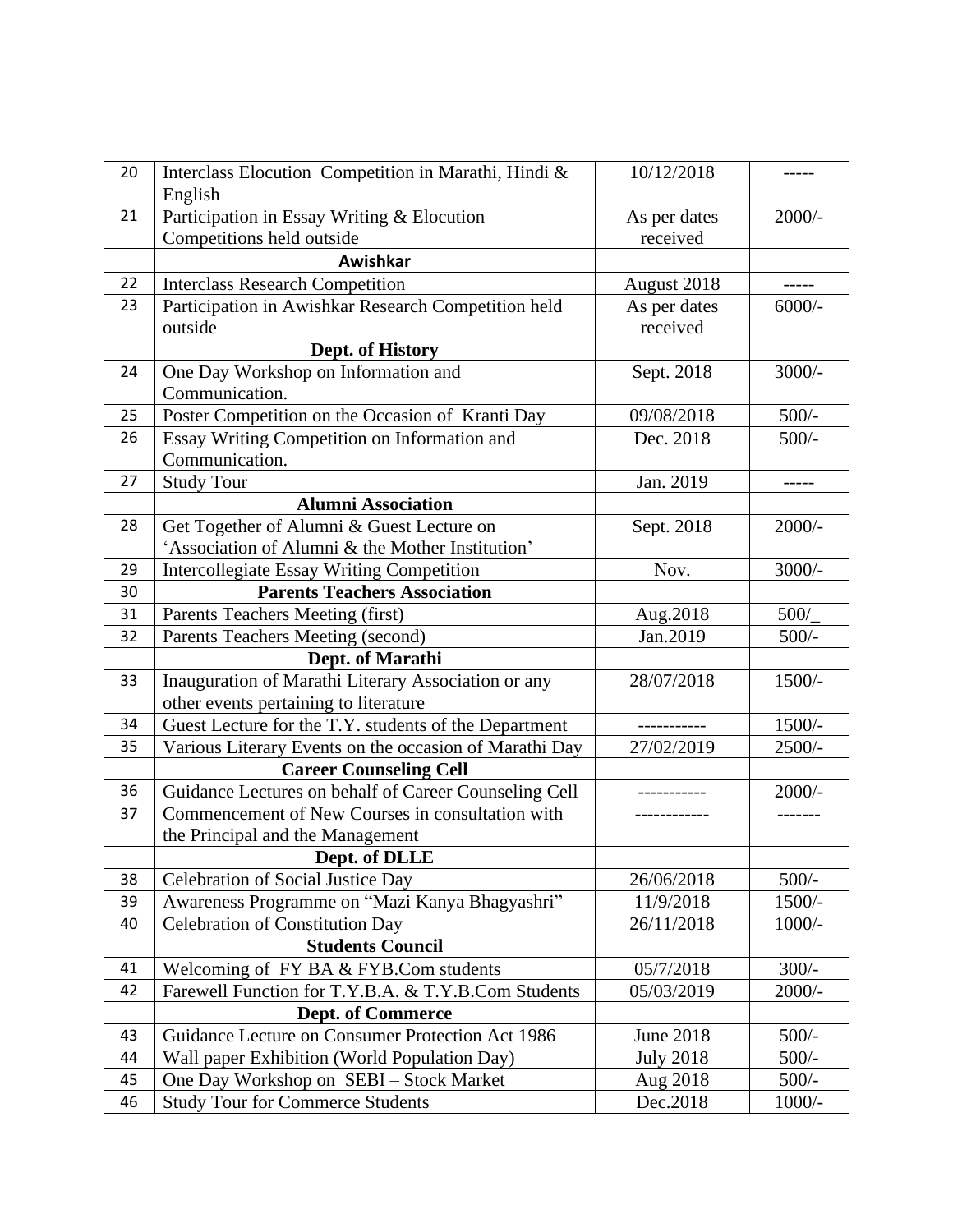| 47 | Discussion Panel on Budget & Budgetary Control                                                         | Jan.2019                                 | $500/-$     |
|----|--------------------------------------------------------------------------------------------------------|------------------------------------------|-------------|
| 48 | Guidance Lecture on E-Commerce                                                                         | Feb.2019                                 | $500/-$     |
|    | Dept. of NSS                                                                                           |                                          |             |
| 49 | Guidance Session on Inauguration of NSS Unit of the<br>college                                         | <b>July 2018</b>                         | $500/-$     |
| 50 | <b>Registration of NSS Volunteers</b>                                                                  | August 2018                              | ----        |
| 51 | Celebration of Yoga Day                                                                                | 21/06/2018                               |             |
| 52 | Tree Plantation in the Campus of College/Adopted Area                                                  | <b>July 2018</b>                         |             |
| 53 | Rally on 15 <sup>th</sup> August on the occasion of Independence<br>Day                                | 15/08/2018                               | ----        |
| 54 | Celebration of NSS Day                                                                                 | 24/09/218                                |             |
| 55 | NSS Camp at Adopted Village                                                                            | 24/12/2018 to<br>3/12/218                | 22500/-     |
| 56 | Rally & Guidance Lecture on Voter Awareness among<br>the villagers in adopted village                  | January 2019                             |             |
| 57 | Rally & Guidance Lecture on Gramswachhata Abhiyan                                                      | During August<br>2018 to January<br>2019 |             |
| 58 | <b>Expenditure for Regular Activities</b>                                                              |                                          | 21500/-     |
|    | Dept. of English                                                                                       |                                          |             |
| 59 | One Day Orientation Workshop for students on English<br><b>Speaking Course</b>                         | August 2018                              | $1000/-$    |
| 60 | <b>English Speaking Course for students</b>                                                            | January 2019                             |             |
| 61 | One Day Workshop on Introduction to English<br>Literature                                              | Sept. 2018                               | $2000/-$    |
| 62 | Guidance Session on Importance of Translation from<br><b>English into Regional Languages</b>           | January 2019                             | $1000/-$    |
| 63 | Guest Lecture for T.Y.B.A. students                                                                    | February 219                             | $1000/-$    |
|    | <b>Dept. of Cultural Activities</b>                                                                    |                                          |             |
| 64 | Participation in Intercollegiate Youth Festival                                                        | August 2018                              | $35,000/$ - |
|    | OR                                                                                                     |                                          |             |
|    | Organization of University Youth Festival                                                              | August 2018                              | $70,000/$ - |
| 65 | <b>Gandhar Youth Festival</b>                                                                          | Dec. 2019                                | $35,000/-$  |
|    | Dept. of Library                                                                                       |                                          |             |
| 66 | User Education Programme for FYBA students.                                                            | 16/07/2018                               |             |
| 67 | User Education Programme for FYB.Com. students                                                         | 17/07/2018                               |             |
| 68 | Book Exhibition on the occasion of Birth Anniversary<br>of Dr. S. R. Rangnathan                        | 09/08/2018                               | $200/-$     |
| 69 | <b>Library Elocution Competition</b>                                                                   | 29/09/2018                               |             |
| 70 | Book Exhibition on the occasion of Death Anniversary<br>of Dr. Babasaheb Ambedkar (Mahaparinirvan Din) | 06/12/2018                               | $200/-$     |
| 71 | Interview of Students for Best Reader Award                                                            | Feb. 2019                                | $2500/-$    |
|    | <b>Total</b>                                                                                           |                                          |             |